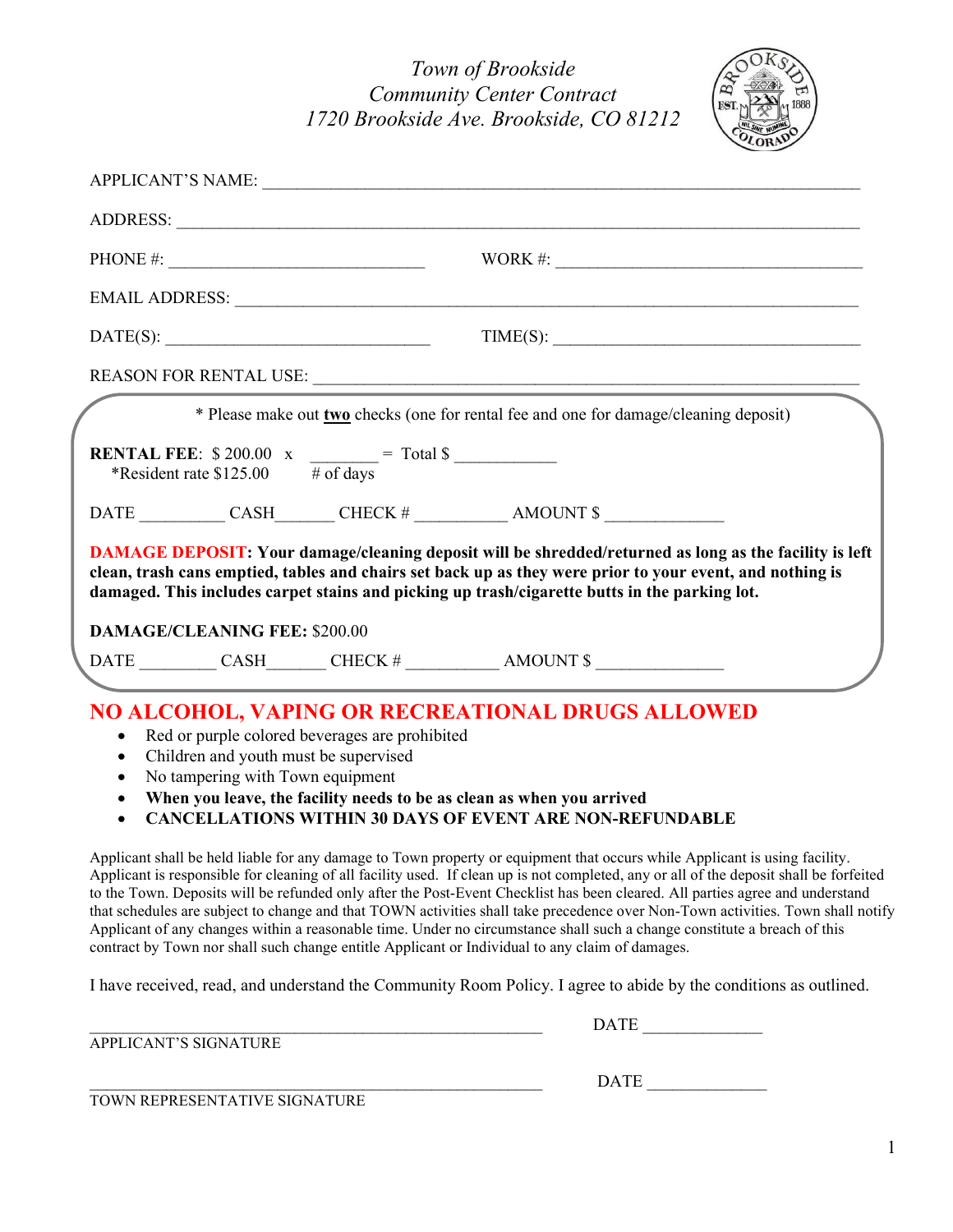#### ACKNOWLEDGEMENT OF WAIVER AND RELEASE

In consideration of access to the property described as The Brookside Community Center of the Town of Brookside Colorado, located at 1720 Brookside Ave., Brookside, CO., the undersigned (or minor on whose behalf he/she is signing) individually and for his or her heirs, assigns and personal representatives, hereby acknowledges that there may be obvious and hidden hazards encountered on this property and waives and releases any and all claims, demands, suits, or other rights of action against the Town of Brookside Colorado, the Board of Trustees for the Town of Brookside Colorado, its employees and agents acting within the scope of their employment or authority, which the undersigned (or the minor child on whose behalf he/she is signing) or his/her representatives may claim as arising as a result of any occurrence related to access to these premises.

### All Executive and Public Health Orders Effective At the Time of the Event Must Be Adhered to Throughout the Duration of the Event

The undersigned hereby certifies that he/she has read this Acknowledgement for Waiver and Release, that he/she has reach his/her majority and is under no legal disability whatsoever, and that he/she understands the same.

Dated this day of  $\qquad \qquad \qquad$ 

Signature

Printed Name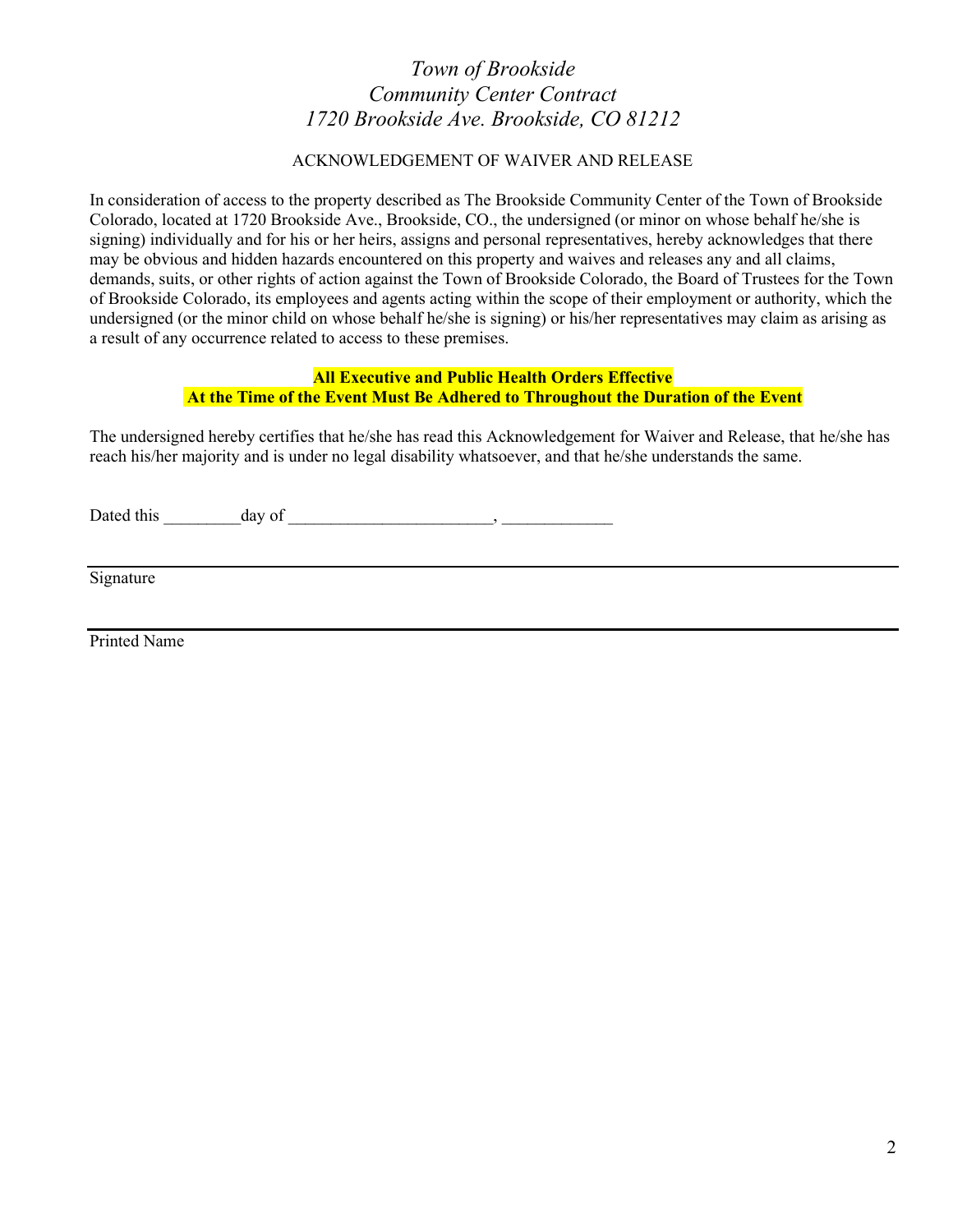### POLICY ON REGULATION OF USE OF BROOKSIDE COMMUNITY CENTER

 The Brookside Community Center, located at 1720 Brookside Ave., Brookside, Colorado is a place of public business and is not a public forum for community activities within the meaning of the First and Fourteenth Amendments to the U.S. Constitution. The Town's right to control the use of the Town Hall is incident to the Town's general powers to hold and manage property and to regulate its use through its general police powers. The primary purpose of the building is for the conduct of official business of the Town of Brookside.

 The Board of Trustees recognizes there is a need in the community for meeting rooms for non-town business. The Board of Trustees hereby adopts this policy concerning use of the Community Center for purposes other than for official Town or other governmental business. However, the Board of Trustees also recognizes that use of the building results in extra administrative costs, utilities cost, cleaning costs, supply costs and wear-and-tear on the building. Reasonable rental fees are set in order to recoup these costs.

- 1. The Town of Brookside's governmental purposes will have first priority on the use of facilities.
- 2. Scheduled events are subject to change or cancellation, at the discretion of the Mayor or if specific Town functions require the use of the facilities.
- 3. The Community Center may be used as a meeting room under the guidelines contained in this policy. Due to security and other concerns, any group wishing to use the Community Center must obtain the written permission of the Town Clerk in addition to following these guidelines.
- 4. The meeting room may be available Monday through Friday from 8:00 AM through 10:00 PM, subject to scheduling arrangements and payment of appropriate fees and deposits. The meeting room may also be available on Saturday or Sunday for special, one-time events per appropriate scheduling arrangements, fees, and deposits.
- 5. There shall be no regularly scheduled weekly meetings on Saturday and Sunday in order to make the meeting room available for special events.
- 6. No organization or group of people shall use the meeting room on Saturday and Sunday for more than 14 occurrences in any given year. (Comment: 14 times allows for monthly meeting of an organization, plus two special events)
- 7. Any use of the community room or other meeting space shall not exceed the capacity of the rooms, hallways, entry or parking areas of the Brookside Community Center.
- 8. All children must be accompanied by an adult. There must be one adult supervisor for every six children.
- 9. A group desiring to reserve the meeting room must complete an application form available at the Town Clerk's office.
- 10. All preparation time (set up and clean up) must occur on the date and time of use. When reserving the Brookside Community Center, make certain to include set up and clean up times in your request.
- 11. A group reserving a meeting room must designate a responsible party who will serve as the contact person for discussion of scheduling conflicts, violations of policy, payment of fees and other relevant issues.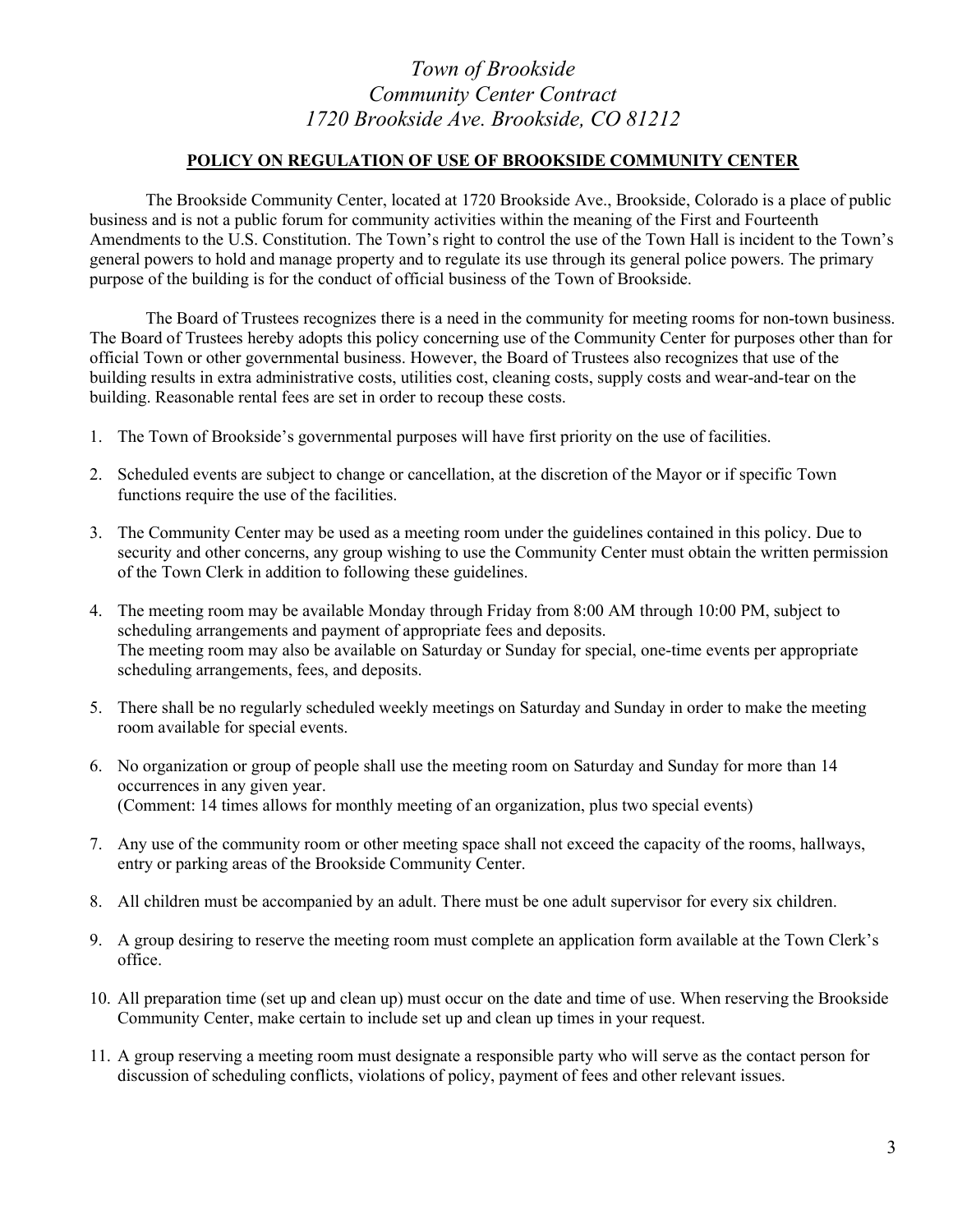12. A Group desiring to reserve the meeting room must pay the following deposits and fees:

| Rental fee:                  | \$200.00 |
|------------------------------|----------|
| Clean-up and repair deposit: | \$200.00 |

- 13. The Town should be notified immediately of cancellation of reservations by contacting the Town Clerk's office at 719-276-3436.
- 14. The rental fee is non-refundable within 30 days of the reserved date. If the Lessee makes direct and confirmed communication with the Town Clerk requesting that the reservation be cancelled more than 30 days prior to the event, then the rental fee may be refunded.
- 15. The clean-up and repair deposit may be refunded within seven days after the event but only if the premises are left in a clean and sanitary condition and no damage to the premises has occurred while occupied by the group. If clean-up costs and/or damages exceed the deposit amount, the group shall be liable for the difference.
- 16. Attendees of an event shall have access to the premises during the scheduled date and times. Any proposed use of the premises outside of such hours shall not be allowed unless approved in advance and in writing by the Mayor or his or her designee.
- 17. The individual who signs the Application for Use form ("Applicant") is responsible for monitoring the conduct of all guests and will ensure that all Federal, State, and Brookside laws and policies are followed.
- 18. The Applicant must be present the entire time of the use or appoint a substitute. The Applicant is responsible for maintaining the orderly conduct of all participants and for any damage to the facility and its contents.
- 19. Use of the parking lot: Lessee may use the parking lot appropriately during the time of their event. Lessee is responsible for ensuring the safety of persons and property during the event.
- 20. The Applicant is responsible to ensure attendees are not damaging the exterior of the building, the landscaping or Town equipment on the premises.
- 21. Town equipment on premises: Under no circumstances should Lessee or attendees of the rental event enter, explore, manipulate or damage Town equipment which is present on the property. Lessee will be responsible for all equipment damages caused by attendees of event.
- 22. The Applicant must ensure that each event is adjourned and the facilities vacated at the specified end time.
- 23. Access to the Town Clerk's Office is strictly prohibited.
- 24. The Town will not provide promotional assistance, materials or services for any programs not sponsored by the Town. This includes but is not limited to photocopying of program materials, creation of posters or other materials, electronic postings on social or networking web sites, or e-mail assistance.
- 25. The Lessee shall not use the Town logo or name in any programs, circulars, pamphlets, or other forms of advertisement without the prior written consent of the Town Clerk, other than stating the location of their event for the attendees.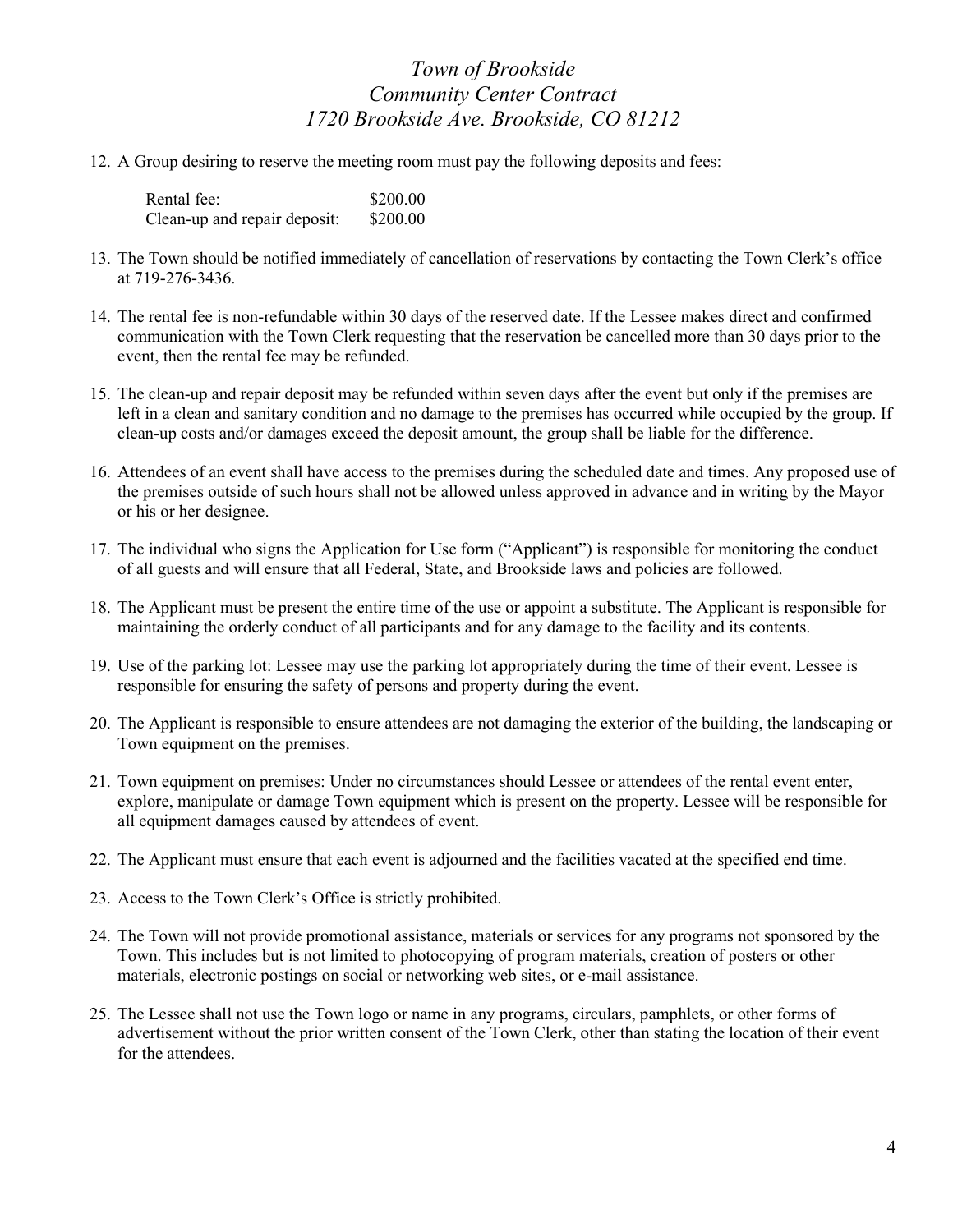- 26. Advertisements or announcements related to the Applicant's use of the Town of Brookside's Community Room shall not imply the Town's endorsement of points of view expressed by any group or organization.
- 27. No tacks, tapes, nails, etc. may be placed on or in the walls or on the windows.
- 28. Exterior doors of the Community Center should not be propped open under any circumstances. Doors must be locked when renter is not present.
- 29. No Town personnel shall be used or is authorized to assist in handling exhibits and other event items that are being located, moved or placed within the Community Center or on its premises.
- 30. Any displays, easels, audio video equipment, rental tables, serving trays, etc., brought in for an event or meeting, must be removed immediately following the event or meeting.
- 31. Smoking (including electronic cigarettes, vaping devices) or burning of candles/incense is prohibited in any part of the Community Center and property or within twenty-five (25) feet of the building. (Colorado Clean Air Act, CRS 25-14-204)
- 32. The following activities are strictly prohibited within or upon the Brookside Community Center and all appurtenant areas: gambling, use or possession of alcoholic beverages, medical marijuana, marijuana or illegal drugs.
- 33. The Board of Trustees may determine, on a case by case basis, that additional security measures are required for a meeting. If so, such security costs shall be paid by the group before the meeting is held. A group may not arrange for its own security.
- 34. Meeting rooms must be left in a clean and orderly condition. Tables and chairs must be left in the same condition and setup as they were prior to the event.
- 35. Vacuum and cleaning supplies are available on site in the storage closet and will be made available to Lessee for clean-up.
- 36. Spills on tables and chairs must be cleaned up. Please report spills on carpet to the administrative office so they can be adequately addressed by the cleaning crew.
- 37. Trash: Lessee is responsible for clean-up and trash removal. For every event, perishable trash must be bagged and placed in the trash receptacle that is located in the parking lot by the road.
- 38. In the event that for the facility (including outside area) is left in an unsatisfactory condition, requiring cleaning necessary beyond normal wear and tear, a \$50.00 per hour cleaning fee will be assessed to the Applicant. A damage fee will also be assessed for the replacement or repair of any items damaged in the Community Center. Failure to pay for any required cleaning or damage will result in the Applicant/group being disqualified from continuing to use the facility until the applicable fee is paid.
- 39. Lessee shall be responsible for all costs and expenses of collection and enforcement of the terms of this Agreement.
- 40. You are required to notify the Town Clerk's Office (at 719-276-3436) if you find any damage or facility related repairs needed, whether it was caused by your group or not.